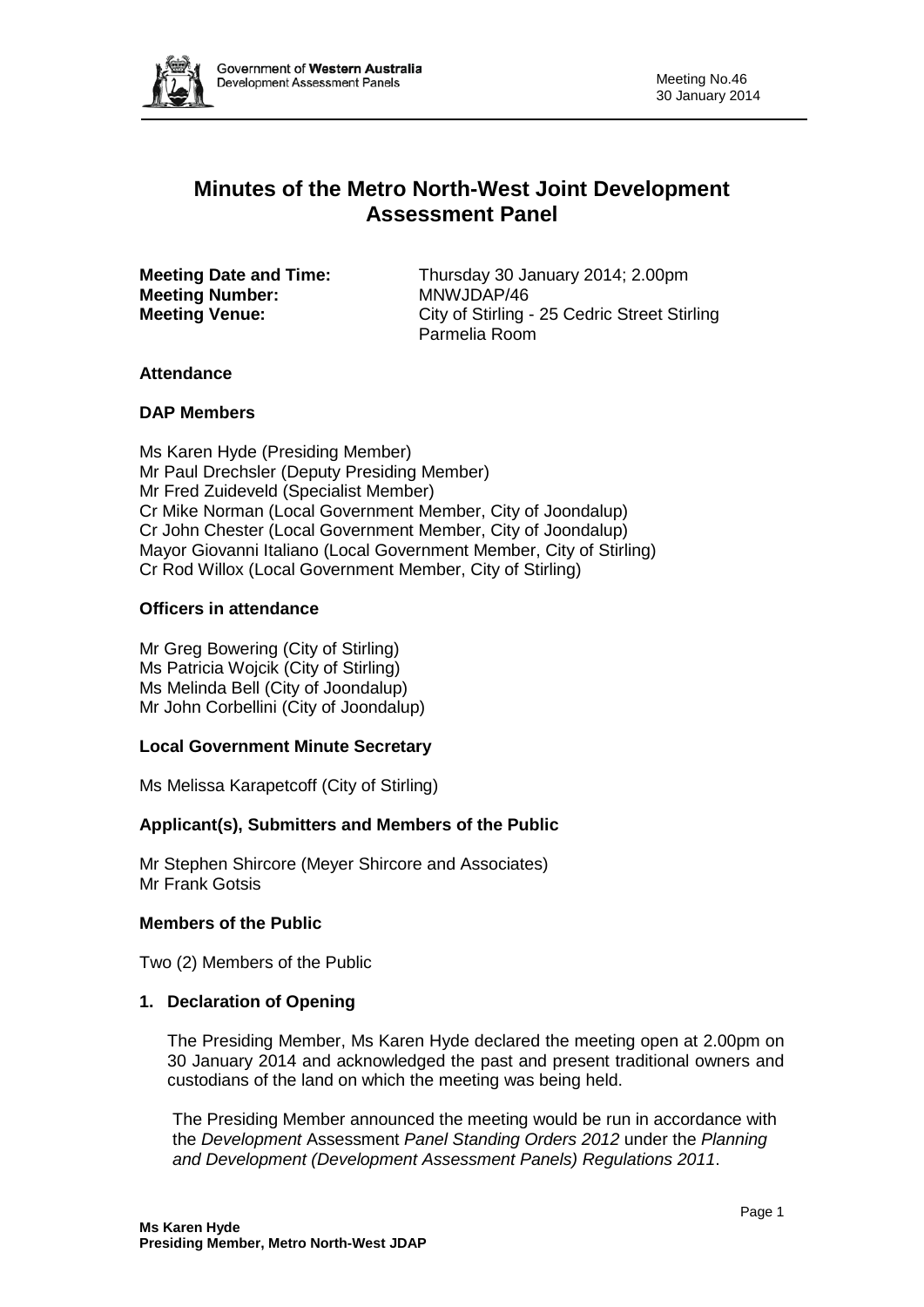

The Presiding Member advised that the meeting is being audio recorded in accordance with Section 5.16 of the Standing Orders 2012; No Recording of Meeting, which states: *'A person must not use any electronic, visual or audio recording device or instrument to record the proceedings of the DAP meeting unless the Presiding Member has given permission to do so.'* The Presiding Member granted permission for the minute taker to record proceedings for the purpose of the minutes only.

### **2. Apologies**

Nil

# **3. Members on Leave of absence**

Nil

# **4. Noting of minutes**

The Minutes of the Metro North-West JDAP meeting No.45 held on 23 January 2014 were not available at time of Agenda preparation.

### **5. Disclosure of interests**

Nil

### **6. Declaration of Due Consideration**

All members declared that they had duly considered the documents.

### **7. Deputations and presentations**

**7.1.** Mr Stephen Shircore (Meyer Shircore & Associates) spoke in support of the application at Item 8.1, and responded to questions from DAP members.

### **8. Responsible Authority reports**

| 8.1 | <b>Application Details:</b> | Proposed Showroom and Warehouse<br>Development |
|-----|-----------------------------|------------------------------------------------|
|     | <b>Property Location:</b>   | Lot 808 (7) Honeybush Drive, Joondalup         |
|     | Applicant:                  | Meyer Shircore and Associates                  |
|     | Owner:                      | Sylvia Ridge Investments Pty Ltd               |
|     | Responsible authority:      | City of Joondalup                              |
|     | Report date:                | 20 January 2014                                |
|     | DoP File No:                | DP/13/00875                                    |
|     |                             |                                                |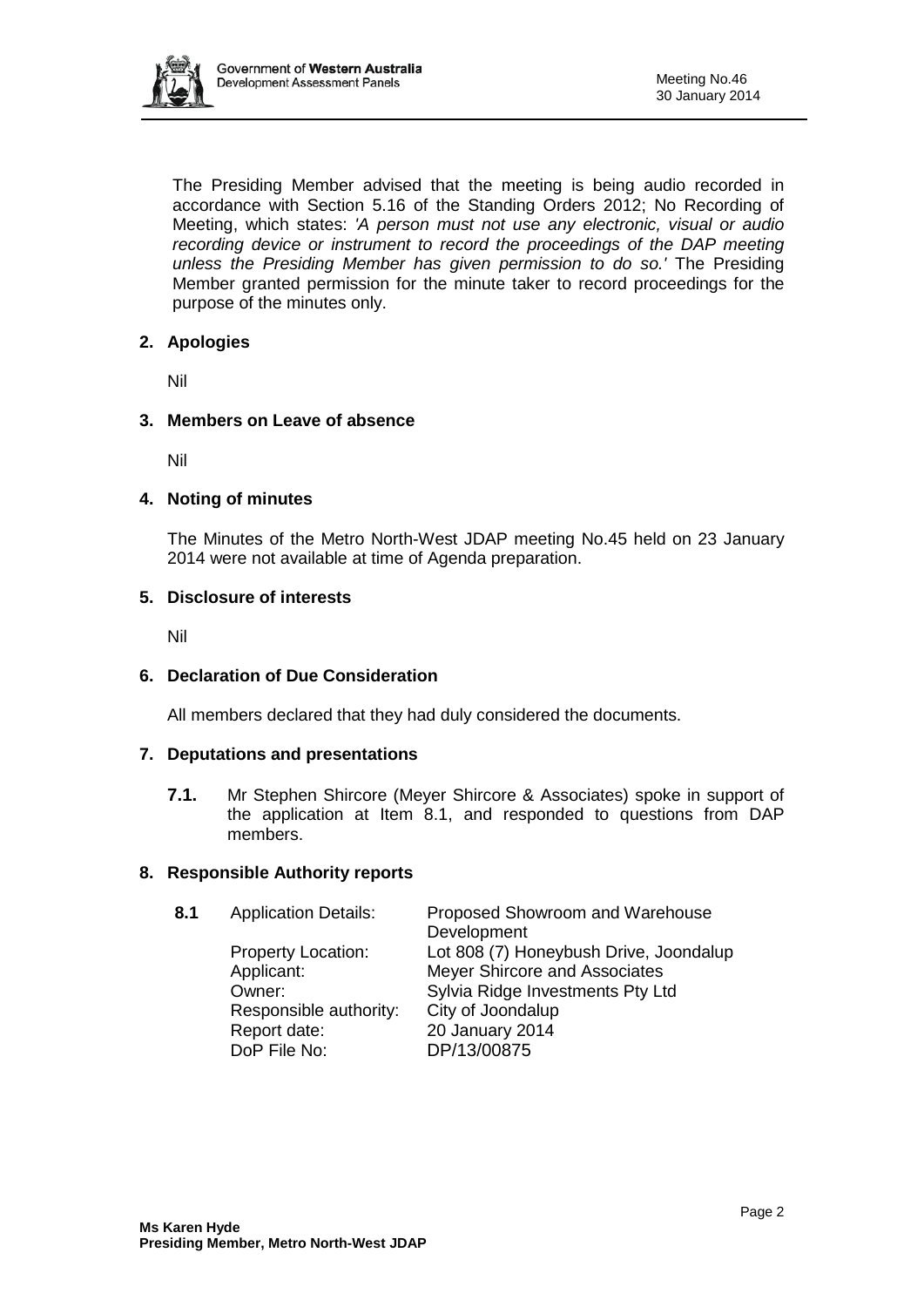

# **REPORT RECOMMENDATION / PRIMARY MOTION**

**Moved by: Cr John Chester** Seconded by: Mr Paul Drechsler

That the Metro North West JDAP resolves to:

**Approve** DAP Application reference DP/13/00875 and accompanying plans (refer Attachment 2) in accordance with Clause 6.9 of the City of Joondalup District Planning Scheme No. 2, subject to the following conditions:

#### **Conditions**

- 1. This decision constitutes planning approval only and is valid for a period of two (2) years from the date of this decision letter. If the subject development is not substantially commenced within the two (2) year period, the approval shall lapse and be of no further effect.
- 2. A Construction Management Plan being submitted and approved prior to the commencement of construction. The management plan shall detail how it is proposed to manage:
	- $\Box$  all forward works for the site:
	- $\Box$  the delivery of materials and equipment to the site;
	- $\Box$  the storage of materials and equipment on the site;
	- $\Box$  the parking arrangements for the contractors and subcontractors;
	- $\Box$  the management of sand and dust during the construction process;
	- $\Box$  other matters likely to impact on the surrounding properties.

All development shall be undertaken in accordance with this plan.

- 3. A Refuse Management Plan indicating the method of rubbish collection is to be submitted to and approved by the City, prior to the commencement of development. All refuse management shall thereafter be undertaken in accordance with this plan.
- 4. Detailed landscaping plans shall be submitted to the City for approval prior to the commencement of development. These landscaping plans are to indicate the proposed landscaping treatment(s) of the subject site and the adjoining road verge(s), and shall:
	- Be drawn at an appropriate scale of either 1:100, 1:200 or 1:500;
	- Provide all details relating to paving, treatment of verges and tree planting in the car park;
	- Show spot levels and/or contours of the site;
	- Indicate any natural vegetation to be retained and the proposed manner in which this will be managed;
	- Indicate the method in which vegetation will be used to screen the proposed retaining wall;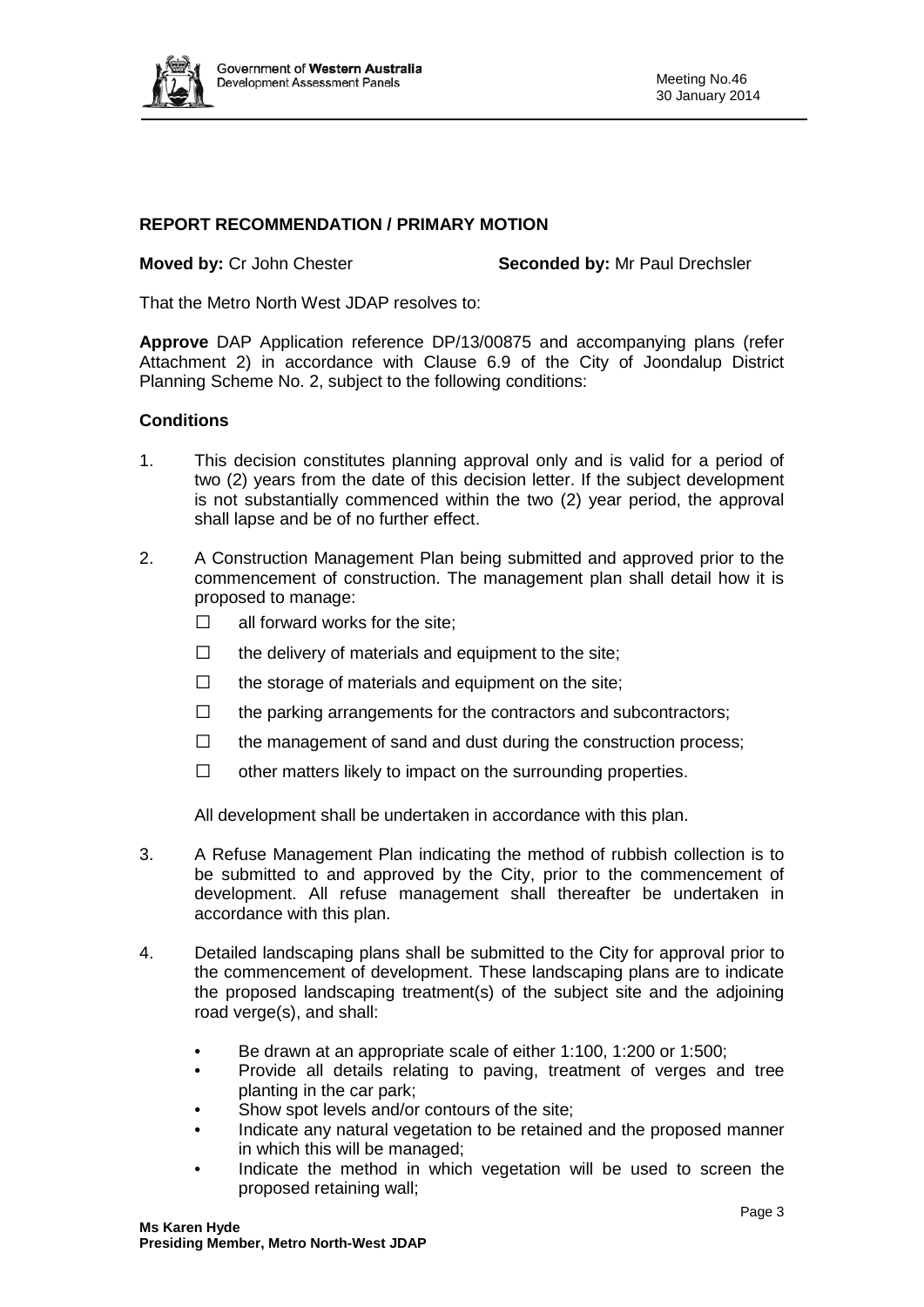

- Be based on water sensitive urban design principles to the satisfaction of the City;
- Be based on Designing out Crime principles to the satisfaction of the City; and
- Show all irrigation design details.
- 5. Landscaping and reticulation shall be established in accordance with the approved landscaping plans, Australian Standards and best trade practice prior to the development first being occupied and thereaftermaintained to the satisfaction of the City.
- 6. The car parking shade trees as indicated on the approved plans shall be installed prior to the development first being occupied. The trees shall be located within tree wells and protected from damage by vehicles and maintained to the satisfaction of the City.
- 7. Any proposed external building plant, including air conditioning units, piping, ducting and water tanks, being located so as to minimise any visual and noise impact on surrounding landowners, and screened from view from the street, and where practicable from adjoining buildings, with details of the location of such plant being submitted for approval by the City prior to the commencement of development.
- 8. An onsite stormwater drainage system, with the capacity to contain a 1:100 year storm of 24-hour duration, is to be provided prior to the development first being occupied, and thereafter maintained to thesatisfaction of the City. The proposed stormwater drainage system is required to be shown on the Building Permit submission and be approved by the City prior to the commencement of development.
- 9. The car parking bays, driveways and access points shown on the approved plans are to be designed, constructed, drained and marked in accordance with the Australian Standard for Off-street Car Parking (AS/NZS2890.1 2004), Off-street Parking for People with Disabilities (AS/NZS2890.6 2009) and Off-street Commercial Vehicle Facilities (AS2890.2:2002), prior to the occupation of the development. These bays are to be thereafter maintained to the satisfaction of the City.
- 10. Bicycle parking facilities shall be provided in accordance with the Australian Standard for Off-street Car parking – Bicycles (AS2890.3-1993) prior to the development first being occupied. Details of bicycle parking area(s) shall be provided to, and approved by the City prior to the commencement of development.
- 11. The retaining walls shall be treated with non-sacrificial anti-graffiti coating.
- 12. No obscure or reflective glazing is permitted to ground floor facades.
- 13. All signage shall be the subject of a separate application for planning approval.
- 14. All awnings shall have a minimum clearance of 2.75 metres above the level of the footpath.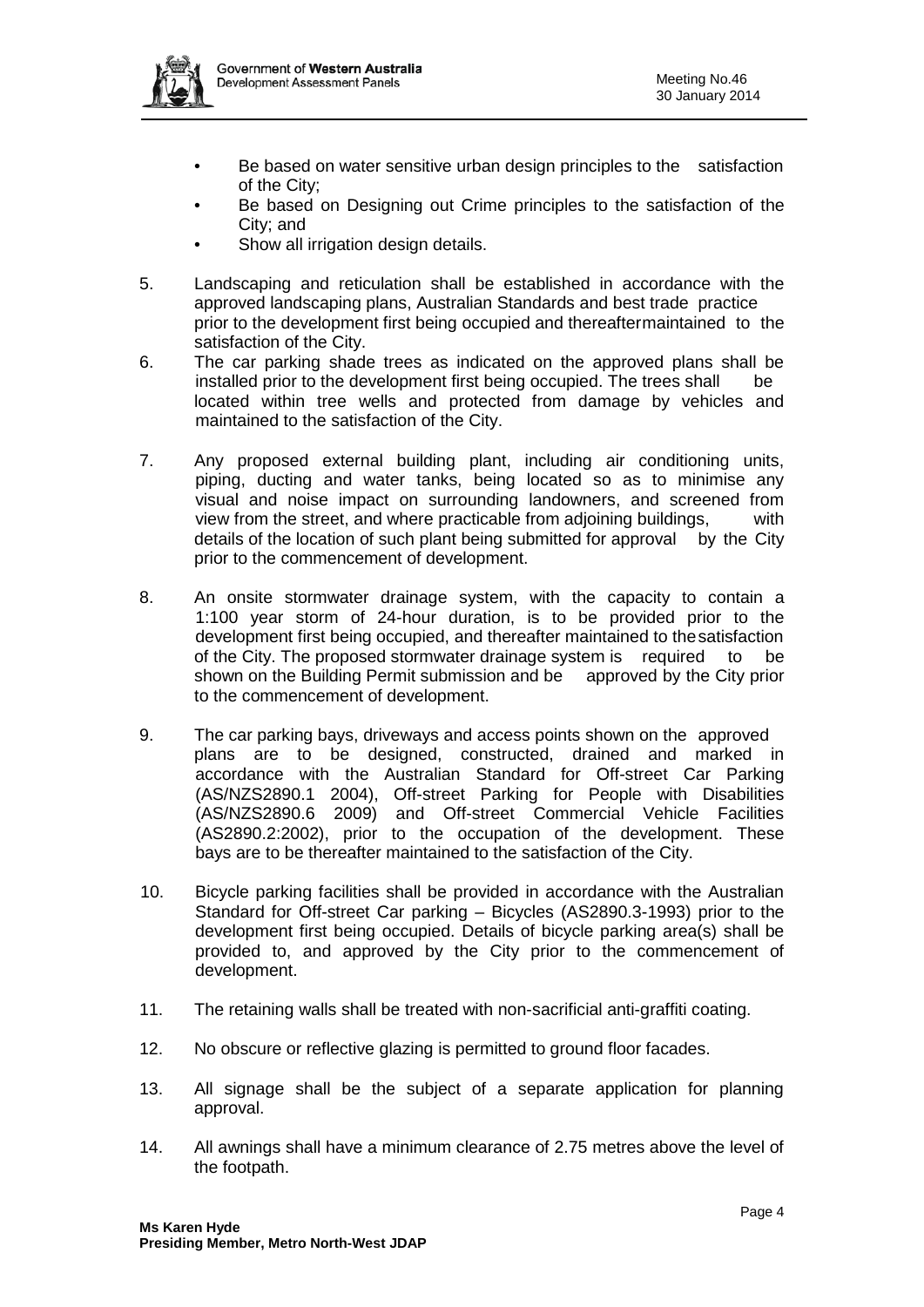

15. Both crossovers onto Honeybush Drive shall be restricted to left in and left out movements only. Detailed engineering drawings demonstrating how this will be achieved are to be submitted to the City for its approval prior to the commencement of construction.

# **Advice Notes**

- 1. Further to condition 1, where an approval has so lapsed, no development shall be carried out without the further approval of the City having first being sought and obtained.
- 2. The applicant/builder is advised that there is an obligation to design and construct the premises in compliance with the requirements of the *Environmental Protection Act 1986* and the *Environmental Protection (Noise) Regulations 1997*.
- 3. All Bin Storage Areas are to be designed and equipped to the satisfaction of the City. Each bin area shall be provided with a hose cock and have a concrete floor graded to a 100mm industrial floor waste gully connected to sewer.
- 4. The development shall comply with the *Sewerage (Lighting, Ventilation and Construction) Regulations 1971* including all internal W.C.'s shall be provided with mechanical exhaust ventilation and flumed to the external air.
- 5. Any mechanical ventilation for the development shall comply with *Australian Standard 1668.2, Australian Standard 3666* and the *Health (Air Handling and Water Systems) Regulations 1994.*

### **AMENDING MOTION**

### **Moved by:** Ms Karen Hyde **Seconded by: Cr Mike Norman**

That Condition 4 be amended to add the words 'including the Western Power easement area' between the words 'site' and 'and' to read as follows:

- *'4. Detailed landscaping plans shall be submitted to the City for approval prior to the commencement of development. These landscaping plans are to indicate the proposed landscaping treatment(s) of the subject site including the Western Power easement area and the adjoining road verge(s), and shall:*
	- *Be drawn at an appropriate scale of either 1:100, 1:200 or 1:500;*
	- *Provide all details relating to paving, treatment of verges and tree planting in the car park;*
	- *Show spot levels and/or contours of the site;*
	- *Indicate any natural vegetation to be retained and the proposed manner in which this will be managed;*
	- *Indicate the method in which vegetation will be used to screen the proposed retaining wall;*
	- *Be based on water sensitive urban design principles to the satisfaction of the City;*
	- *Be based on Designing out Crime principles to the satisfaction of the City; and*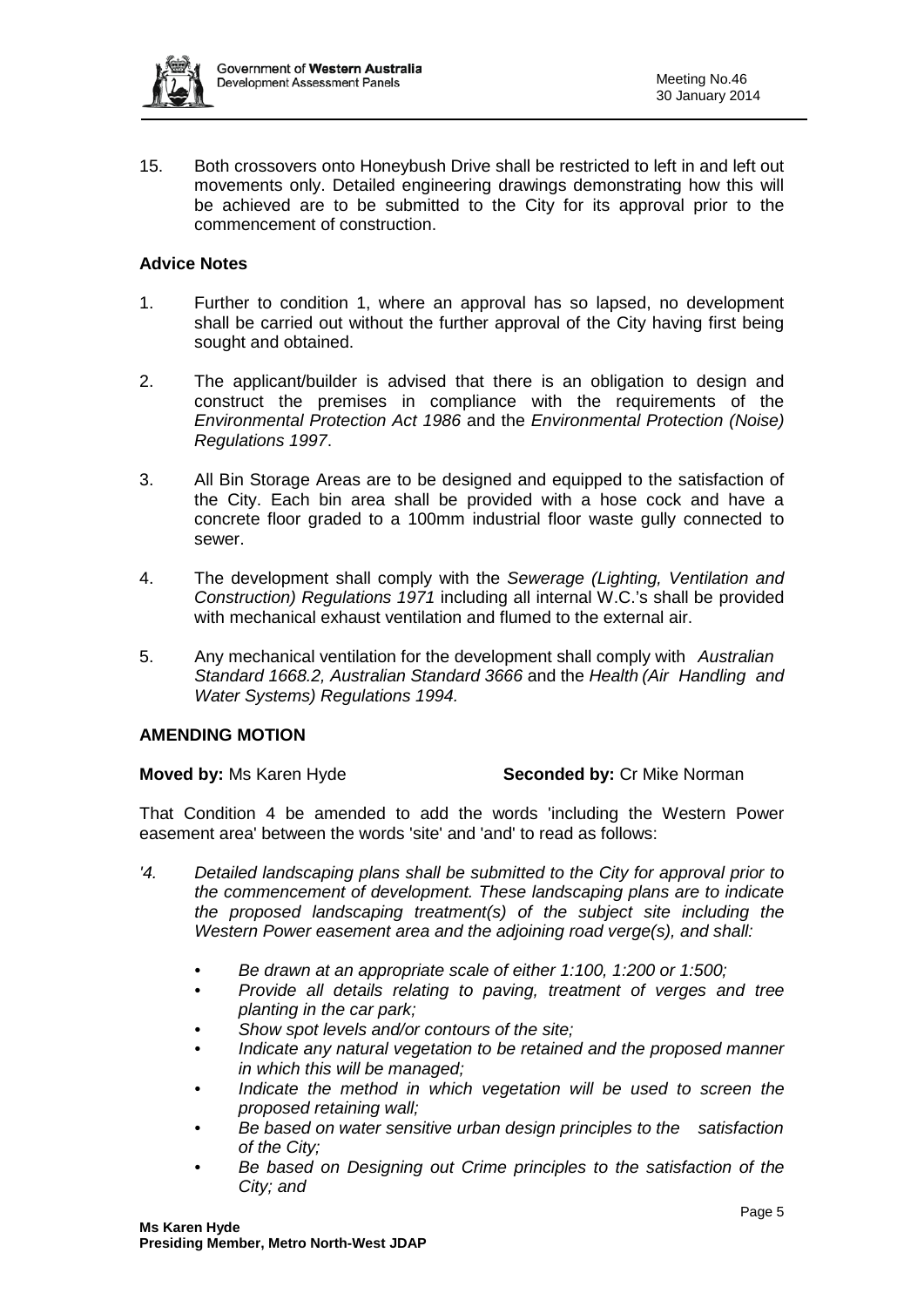

*• Show all irrigation design details.'*

**REASON:** To specifically include the Western Power easement area into the landscaping plans.

# **The Amending Motion was put and CARRIED UNANIMOUSLY.**

### **AMENDING MOTION**

**Moved by: Cr Mike Norman Seconded by: Ms Karen Hyde** 

That Condition 15. be amended replacing the first sentence to read as follows:

*'15. Vehicles accessing the car park using the southernmost access from Honeybush drive shall be restricted to left turn vehicle movements upon entering the car park only, in order to reduce the potential for excessive vehicle queues on Honeybush Drive. Detailed engineering drawings demonstrating how this will be achieved are to be submitted to the City for its approval prior to the commencement of construction.'*

**REASON:** To specify access to the car park in order to reduce the potential for excessive vehicle queues on Honeybush Drive.

#### **The Amending Motion was put and CARRIED UNANIMOUSLY.**

#### **AMENDING MOTION**

**Moved by:** Mr Fred Zuideveld **Seconded by:** Mr Paul Drechsler

That Condition 12. be replaced to read as follows:

*'12. 50% of the ground floor glazed façade shall be transparent glass.'*

**REASON:** To specify the ground floor glazed façade requirements for the proposed development.

#### **The Amending Motion was put and CARRIED (3/2)**

**For:** Ms Karen Hyde, Mr Paul Drechsler, Mr Fred Zuideveld. **Against:** Cr John Chester, Cr Mike Norman.

### **PRIMARY MOTION (AS AMENDED)**

That the Metro North West JDAP resolves to:

**Approve** DAP Application reference DP/13/00875 and accompanying plans (refer Attachment 2) in accordance with Clause 6.9 of the City of Joondalup District Planning Scheme No. 2, subject to the following conditions:

### **Conditions**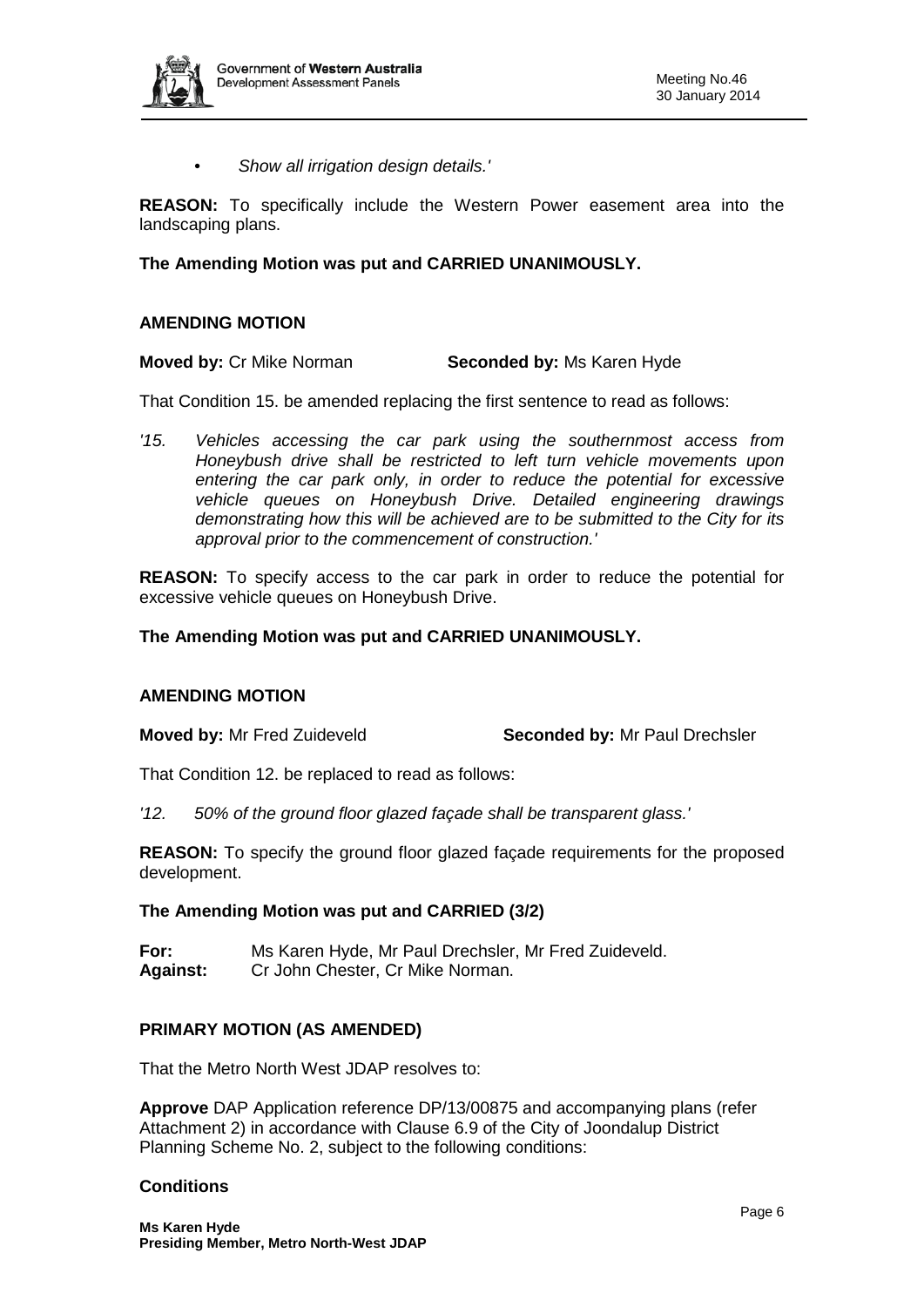

- 1. This decision constitutes planning approval only and is valid for a period of two (2) years from the date of this decision letter. If the subject development is not substantially commenced within the two (2) year period, the approval shall lapse and be of no further effect.
- 2. A Construction Management Plan being submitted and approved prior to the commencement of construction. The management plan shall detail how it is proposed to manage:
	- $\Box$  all forward works for the site;
	- $\Box$  the delivery of materials and equipment to the site;
	- $\Box$  the storage of materials and equipment on the site;
	- $\Box$  the parking arrangements for the contractors and subcontractors;
	- $\Box$  the management of sand and dust during the construction process;
	- $\Box$  other matters likely to impact on the surrounding properties.

All development shall be undertaken in accordance with this plan.

- 3. A Refuse Management Plan indicating the method of rubbish collection is to be submitted to and approved by the City, prior to the commencement of development. All refuse management shall thereafter be undertaken in accordance with this plan.
- 4. Detailed landscaping plans shall be submitted to the City for approval prior to the commencement of development. These landscaping plans are to indicate the proposed landscaping treatment(s) of the subject site including the Western Power easement area and the adjoining road verge(s), and shall:
	- Be drawn at an appropriate scale of either 1:100, 1:200 or 1:500;
	- Provide all details relating to paving, treatment of verges and tree planting in the car park;
	- Show spot levels and/or contours of the site;
	- Indicate any natural vegetation to be retained and the proposed manner in which this will be managed;
	- Indicate the method in which vegetation will be used to screen the proposed retaining wall;
	- Be based on water sensitive urban design principles to the satisfaction of the City;
	- Be based on Designing out Crime principles to the satisfaction of the City; and
	- Show all irrigation design details.
- 5. Landscaping and reticulation shall be established in accordance with the approved landscaping plans, Australian Standards and best trade practice prior to the development first being occupied and thereaftermaintained to the satisfaction of the City.
- 6. The car parking shade trees as indicated on the approved plans shall be installed prior to the development first being occupied. The trees shall be located within tree wells and protected from damage by vehicles and maintained to the satisfaction of the City.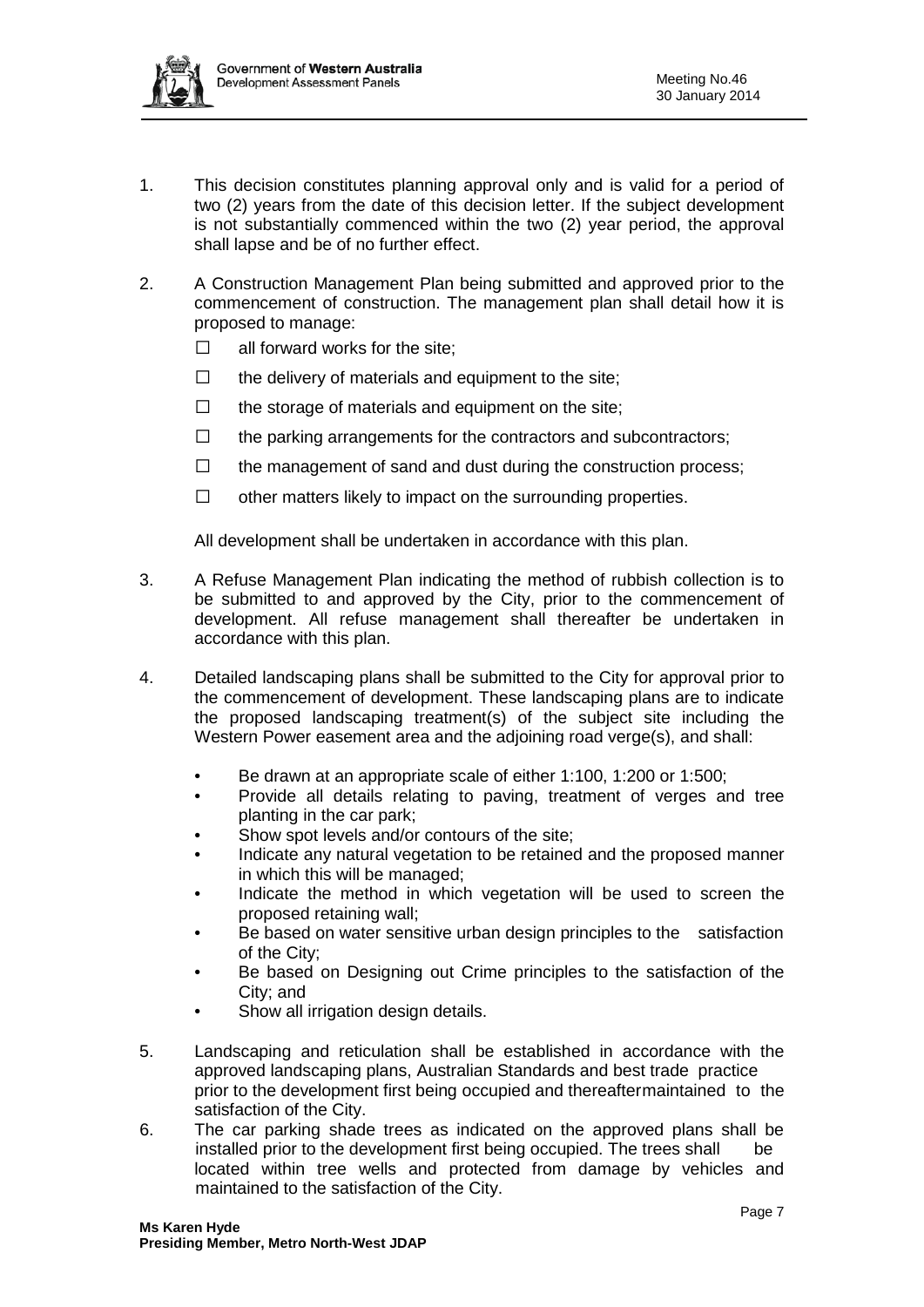

- 7. Any proposed external building plant, including air conditioning units, piping, ducting and water tanks, being located so as to minimise any visual and noise impact on surrounding landowners, and screened from view from the street, and where practicable from adjoining buildings, with details of the location of such plant being submitted for approval by the City prior to the commencement of development.
- 8. An onsite stormwater drainage system, with the capacity to contain a 1:100 year storm of 24-hour duration, is to be provided prior to the development first being occupied, and thereafter maintained to thesatisfaction of the City. The proposed stormwater drainage system is required to be shown on the Building Permit submission and be approved by the City prior to the commencement of development.
- 9. The car parking bays, driveways and access points shown on the approved plans are to be designed, constructed, drained and marked in accordance with the Australian Standard for Off-street Car Parking (AS/NZS2890.1 2004), Off-street Parking for People with Disabilities (AS/NZS2890.6 2009) and Off-street Commercial Vehicle Facilities (AS2890.2:2002), prior to the occupation of the development. These bays are to be thereafter maintained to the satisfaction of the City.
- 10. Bicycle parking facilities shall be provided in accordance with the Australian Standard for Off-street Car parking – Bicycles (AS2890.3-1993) prior to the development first being occupied. Details of bicycle parking area(s) shall be provided to, and approved by the City prior to the commencement of development.
- 11. The retaining walls shall be treated with non-sacrificial anti-graffiti coating.
- 12. 50% of the ground floor glazed façade shall be transparent glass.
- 13. All signage shall be the subject of a separate application for planning approval.
- 14. All awnings shall have a minimum clearance of 2.75 metres above the level of the footpath.
- 15. Vehicles accessing the car park using the southernmost access from Honeybush drive shall be restricted to left turn vehicle movements upon entering the car park only, in order to reduce the potential for excessive vehicle queues on Honeybush Drive. Detailed engineering drawings demonstrating how this will be achieved are to be submitted to the City for its approval prior to the commencement of construction.

### **Advice Notes**

- 1. Further to condition 1, where an approval has so lapsed, no development shall be carried out without the further approval of the City having first being sought and obtained.
- e de la provincia de la provincia de la provincia de la provincia de la provincia de la provincia de la provinci 2. The applicant/builder is advised that there is an obligation to design and construct the premises in compliance with the requirements of the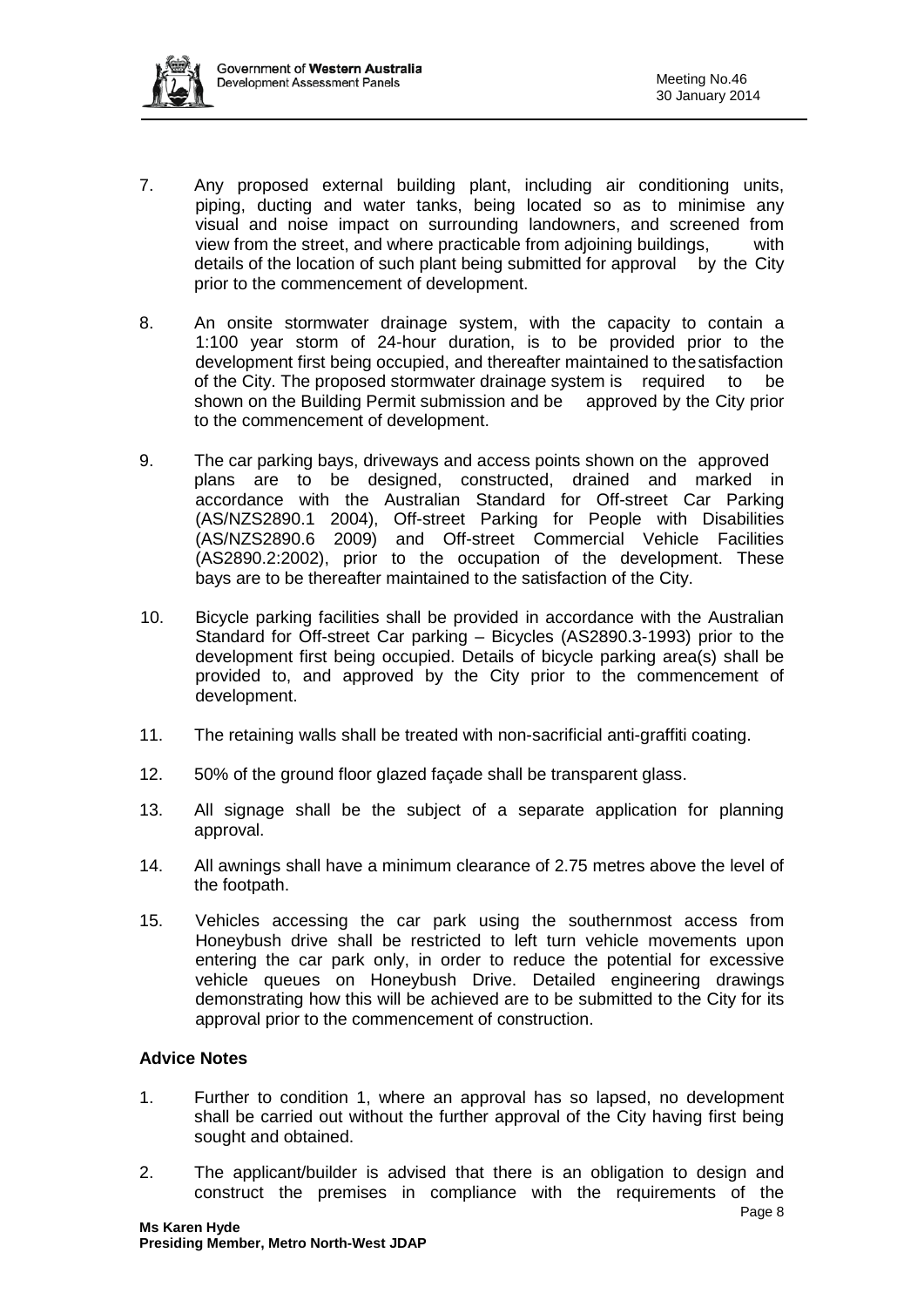

*Environmental Protection Act 1986* and the *Environmental Protection (Noise) Regulations 1997*.

- 3. All Bin Storage Areas are to be designed and equipped to the satisfaction of the City. Each bin area shall be provided with a hose cock and have a concrete floor graded to a 100mm industrial floor waste gully connected to sewer.
- 4. The development shall comply with the *Sewerage (Lighting, Ventilation and Construction) Regulations 1971* including all internal W.C.'s shall be provided with mechanical exhaust ventilation and flumed to the external air.
- 5. Any mechanical ventilation for the development shall comply with *Australian Standard 1668.2, Australian Standard 3666* and the *Health (Air Handling and Water Systems) Regulations 1994.*

### **The Primary Motion (as amended) was put and CARRIED UNANIMOUSLY.**

*Cr John Chester and Cr Mike Norman left the meeting at 2.36pm.*

| 8.2 | <b>Application Details:</b> | <b>Two-storey Office Development</b>   |
|-----|-----------------------------|----------------------------------------|
|     | <b>Property Location:</b>   | Lot 801, House Number 401, Scarborough |
|     | Applicant:                  | Peter D. Webb & Associates             |
|     | Owner:                      | <b>Broadview Enterprises Pty Ltd</b>   |
|     | Responsible authority:      | City of Stirling                       |
|     | Report date:                | 21 January 2014                        |
|     | DoP File No:                | DP/13/00778                            |

*This item was previously deferred by the meeting to allow for design modifications to reduce the overshadowing on the adjacent lots.*

#### **REPORT RECOMMENDATION / PRIMARY MOTION**

**Moved by:** Cr Rod Willox **Seconded by:** Mayor Giovanni Italiano

That the Metropolitan North-West JDAP resolves to:

- 1. **Approve** DAP Application reference DA13/2450 and accompanying plans (ATTACHMENT 1) for an Office Development in accordance with Clause 10.3.1of the City of Stirling's Local Planning Scheme No. 3, subject to the following **conditions**:
	- a) A revised colour schedule is to be provided, to the satisfaction of the Manager Approvals, City of Stirling, prior to the release of a Building Permit.
	- b) Air conditioning units, ducts and other services shall be screened from view.
	- c) Vehicular parking, manouevring and circulation areas indicated on the approved plan being sealed and drained to the satisfaction of the City, the 49 parking spaces being marked out and maintained in good repair.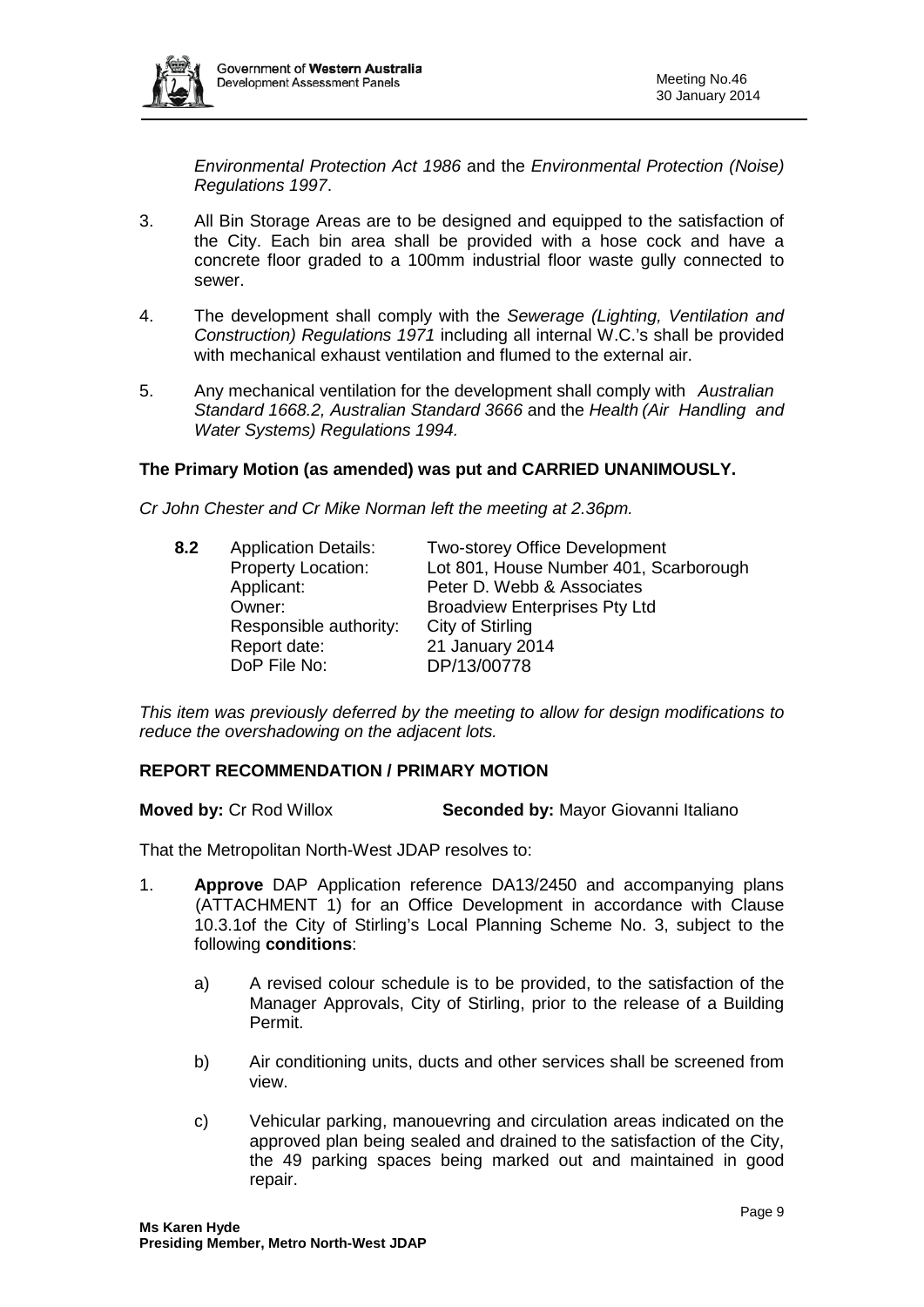

- d) All off street parking is to be available during business hours for all customers and staff, to the satisfaction of the City of Stirling.
- e) No goods of materials being stored, either temporarily or permanently, in the car parking or landscaped areas or within access driveways. All goods and materials are to be stored within the buildings or dedicated storage yards, where provided.
- f) A separate signage strategy to be submitted to the City for approval prior to the commencement of development, to the satisfaction of the Manger Approvals, City of Stirling.

The following **Advice notes** are also recommended:

- a) If the development the subject of this approval is not substantially commenced within a period of two years, or such other period as specified in the approval after the date of the determination, the approval shall lapse and be of no further effect.
- b) Where an approval has so lapsed, no development shall be carried out without the further approval of the Council having first been sought and obtained.
- c) If an applicant is aggrieved by this determination there is a right of appeal under Part V of the *Planning and Development Act 2005*. An appeal must be lodged within 28 days of the determination with the State Administrative Tribunal.
- d) This is a Development Approval under the City of Stirling Local Planning Scheme No. 3 and related policies. It is not a building licence or an approval to commence or carry out development under any other law. It is the responsibility of the applicant to obtain any other necessary approvals, consents and licenses required under any other law, and to commence and carry out development in accordance with all relevant laws.
- e) The City's Health and Compliance Business Unit advises that:
	- The development is to comply with the Environmental Protection (Noise) Regulations 1997.
	- Disposal of all waste water produced on-site is to comply with the requirements of the Health (Treatment of Sewage and Disposal of Effluent and Liquid Waste) Regulations 1974.
	- Underground carpark ventilation to conform to Australian Standard 1668.2.
- f) Submission of plans showing the details of paving, stormwater drainage and disposal is required with the Building Permit application.
- g) An acid sulphate soils self-assessment form and, if required as a result of the self-assessment, an acid sulphate soils report and an acid sulphate soils management plan shall be submitted to and approved by the Department of Environment and Conservation before any subdivision works or development are commenced. Where an acid sulphate soils management plan is required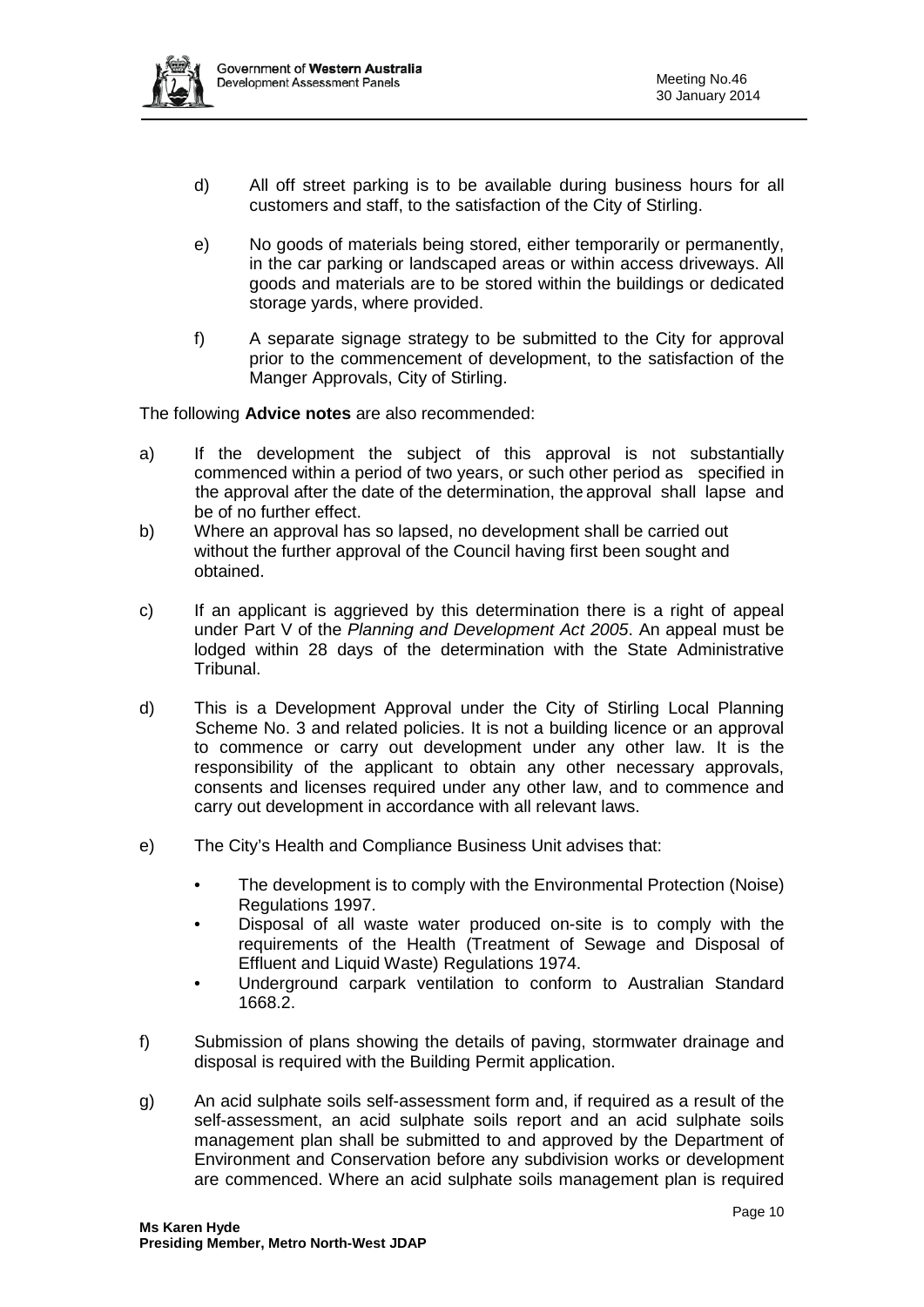

to be submitted, all subdivision works shall be carried out in accordance with the approved management plan.

g) Noisy Construction Work outside the period 7.00 am to 7.00 pm Monday to Saturday and at any time on Sundays and Public Holidays is not permitted unless an approved Noise Management Plan for the construction site has been issued.

#### **AMENDING MOTION**

#### **Moved by:** Ms Karen Hyde **Seconded by:** Mr Paul Drechsler

That the latter Advice Note g) be amended to Advice Note h) to read as follows:

'h) Noisy Construction Work outside the period 7.00 am to 7.00 pm Monday to Saturday and at any time on Sundays and Public Holidays is not permitted unless an approved Noise Management Plan for the construction site has been issued.'

**REASON:** To rectify a minor typographical error to reorder the Advice Notes.

That a new Advice Note i. be added to read as follows:

'i) To clarify further to condition a., applicants are referred to the City's Local Planning Policy 4.2.'

**REASON:** To specify for condition a. that applicants are referred to the City's Local Planning Policy 4.2 regarding the revised colour schedule to be provided.

### **The Amending Motion was put and CARRIED UNANIMOUSLY.**

#### **PRIMARY MOTION (AS AMENDED)**

That the Metropolitan North-West JDAP resolves to:

- 1. **Approve** DAP Application reference DA13/2450 and accompanying plans (ATTACHMENT 1) for an Office Development in accordance with Clause 10.3.1of the City of Stirling's Local Planning Scheme No. 3, subject to the following **conditions**:
	- a) A revised colour schedule is to be provided, to the satisfaction of the Manager Approvals, City of Stirling, prior to the release of a Building Permit.
	- b) Air conditioning units, ducts and other services shall be screened from view.
	- c) Vehicular parking, manouevring and circulation areas indicated on the approved plan being sealed and drained to the satisfaction of the City,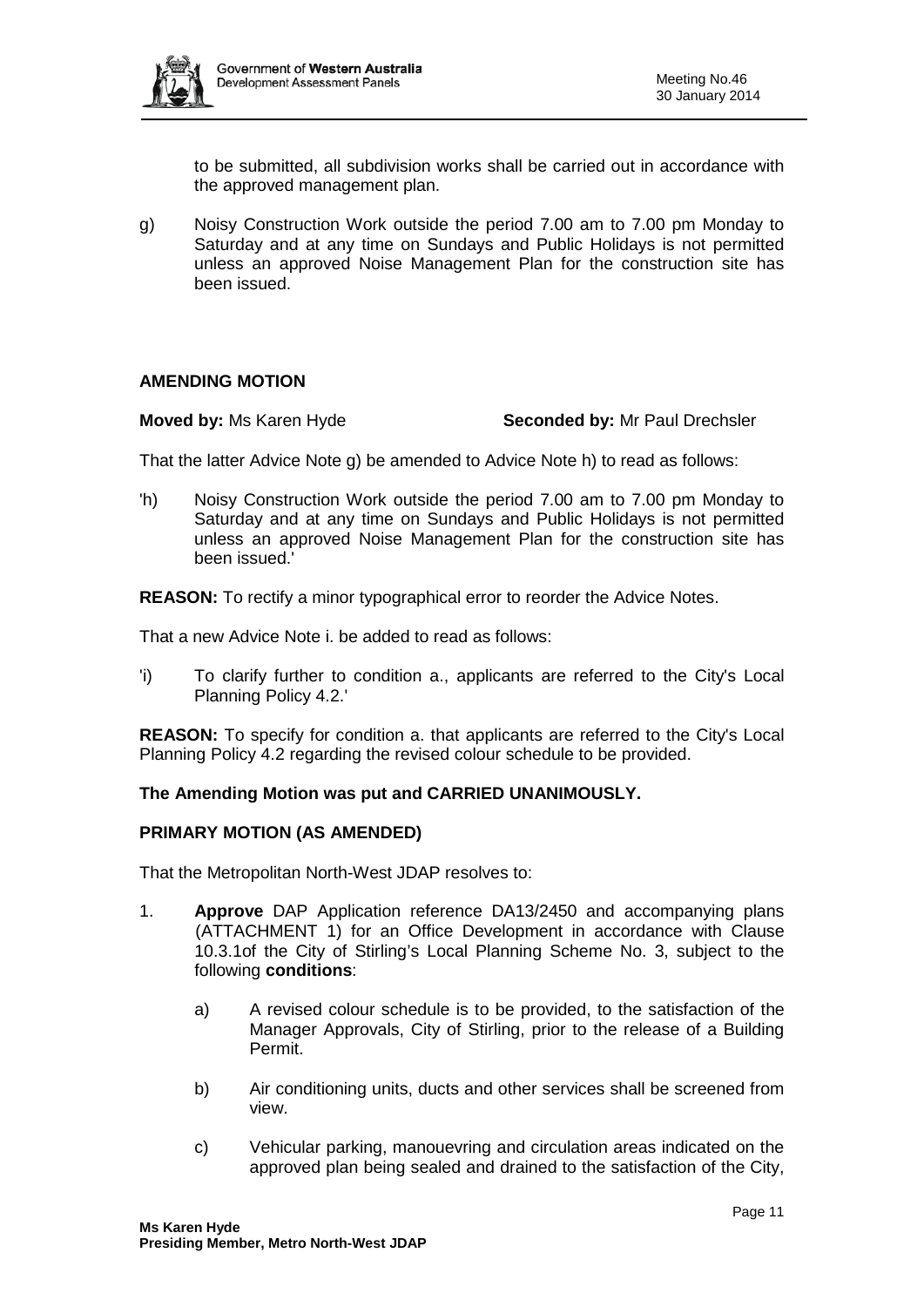

the 49 parking spaces being marked out and maintained in good repair.

- d) All off street parking is to be available during business hours for all customers and staff, to the satisfaction of the City of Stirling.
- e) No goods of materials being stored, either temporarily or permanently, in the car parking or landscaped areas or within access driveways. All goods and materials are to be stored within the buildings or dedicated storage yards, where provided.
- f) A separate signage strategy to be submitted to the City for approval prior to the commencement of development, to the satisfaction of the Manger Approvals, City of Stirling.

The following **Advice notes** are also recommended:

- a) If the development the subject of this approval is not substantially commenced within a period of two years, or such other period as specified in the approval after the date of the determination, the approval shall lapse and be of no further effect.
- b) Where an approval has so lapsed, no development shall be carried out without the further approval of the Council having first been sought and obtained.
- c) If an applicant is aggrieved by this determination there is a right of appeal under Part V of the *Planning and Development Act 2005*. An appeal must be lodged within 28 days of the determination with the State Administrative Tribunal.
- d) This is a Development Approval under the City of Stirling Local Planning Scheme No. 3 and related policies. It is not a building licence or an approval to commence or carry out development under any other law. It is the responsibility of the applicant to obtain any other necessary approvals, consents and licenses required under any other law, and to commence and carry out development in accordance with all relevant laws.
- e) The City's Health and Compliance Business Unit advises that:
	- The development is to comply with the Environmental Protection (Noise) Regulations 1997.
	- Disposal of all waste water produced on-site is to comply with the requirements of the Health (Treatment of Sewage and Disposal of Effluent and Liquid Waste) Regulations 1974.
	- Underground carpark ventilation to conform to Australian Standard 1668.2.
- f) Submission of plans showing the details of paving, stormwater drainage and disposal is required with the Building Permit application.
- g) An acid sulphate soils self-assessment form and, if required as a result of the self-assessment, an acid sulphate soils report and an acid sulphate soils management plan shall be submitted to and approved by the Department of